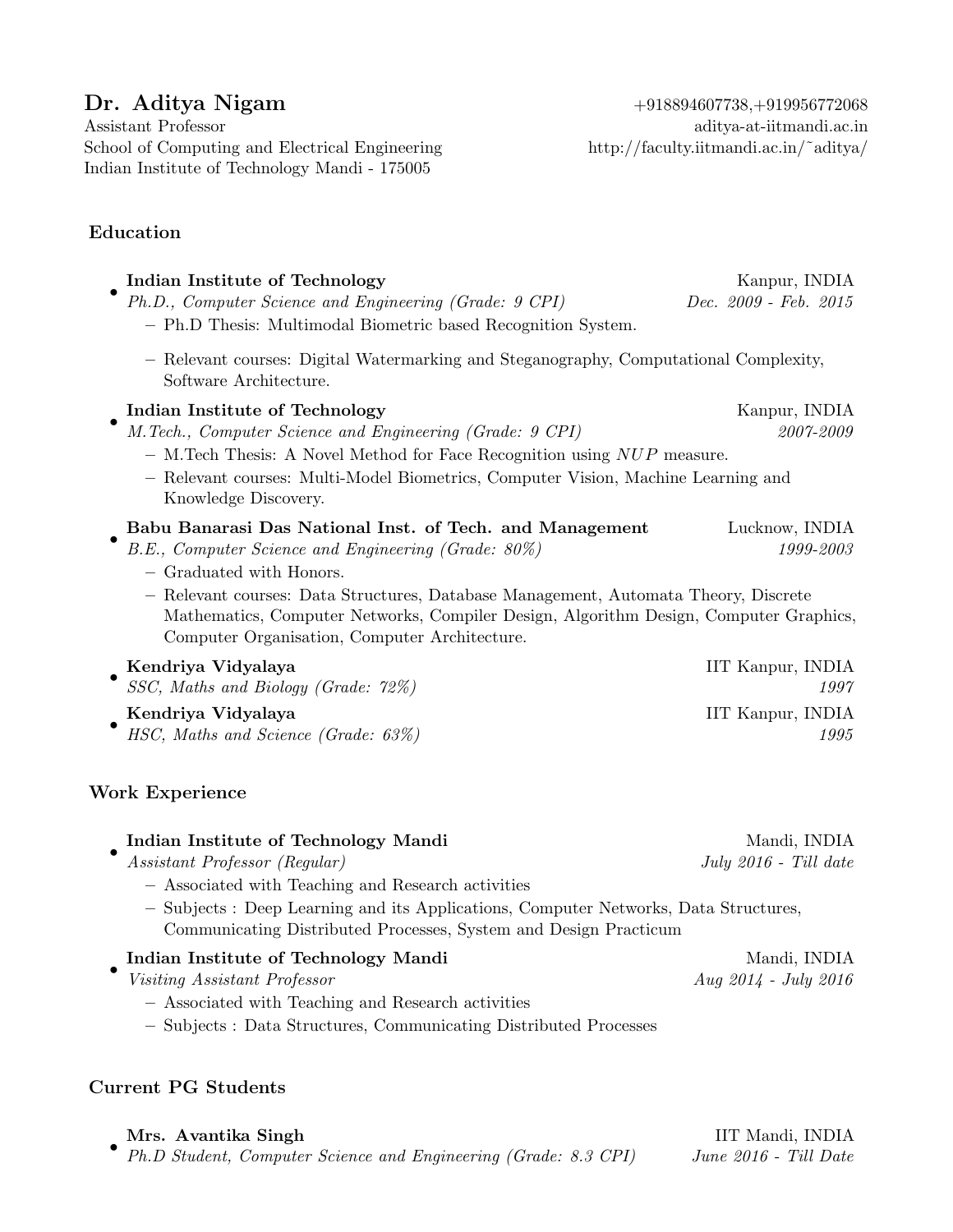| - Ph.D Thesis: Deep Learning and its Applications in Biometrics                                                                                                                                                                                                                                             |                                               |
|-------------------------------------------------------------------------------------------------------------------------------------------------------------------------------------------------------------------------------------------------------------------------------------------------------------|-----------------------------------------------|
| Mr. Ranjeet R. Jha<br>Ph.D Student, Computer Science and Engineering (Grade: 8 CPI)<br>- Ph.D Thesis: Analyzing human brain connectivity using fMRI and DTI modalities to explore<br>the characterization of complex neuronal disorder.<br>- Jointly with Dr. Arnav Bhavsar, Assistant Professor, IIT Mandi | IIT Mandi, INDIA<br>Dec. 2016 - Till Date     |
| Mr. Daksh Thapar<br>Ph.D, Computer Science and Engineering (Grade: 8.2 CPI)<br>- Ph.D Thesis: Identity and Attributes Extraction from Egocentric Videos<br>- Jointly with Dr. Chetan Arora, Associate Professor, IIT Delhi                                                                                  | IIT Mandi, INDIA<br>Dec. 2016 - Till Date     |
| Mr. Aman Kamboj<br>Ph.D, Computer Science and Engineering (Grade: - CPI)<br>- Ph.D Thesis: Ear based recognition system<br>- Jointly with Dr. Rajneesh Rani, Assistant Professor, NIT, Jalandhar                                                                                                            | NIT Jalandhar, INDIA<br>Dec. 2017 - Till Date |
| Mrs. Preethi Srinivasan<br>M.S, Computer Science and Engineering (Grade: 9 CPI)<br>- M.S Thesis: Brain Computer Interface for Communication in Completely Locked in State<br>Patients<br>- Jointly with Dr. Arnav Bhavsar, Assistant Professor, IIT Mandi                                                   | IIT Mandi, INDIA<br>May. 2018 - Till Date     |
| Mr. Sabin Kafley<br>Ph.D, Computer Science and Engineering (Grade: - CPI)<br>- Foreign Ph.D student from Nepal<br>- Ph.D Thesis: Application of Deep Learning in Medical Imaging<br>- Jointly with Dr. Arnav Bhavsar, Assistant Professor, IIT Mandi                                                        | IIT Mandi, INDIA<br>May. 2018 - Till Date     |

## Externally Funded Projects

•

| BCI for Communication in Completely Locked in State Patients | 3 Years Project  |
|--------------------------------------------------------------|------------------|
| <i>Accepted by DBT</i>                                       | Budget: 85 Lakhs |

- Brain Computer Interface for Communication in Completely Locked in State Patients
- Indo-German collaborative project. Project Registration Number: BT/IN/BMBF-BioHR/31/BVRK/2018-19.
- Indian Team Members : Dr. Ratish Kumar (PI) IIT Kanpur, Aditya Nigam (Co-PI).
- German Team Members : Prof. Dr. Niels Birbaumer (PI) University of Tuebingen, Dr. Ujwal Choudhary (Co-PI) University of Tuebingen.
- 39 Lakhs INR are allocated to IIT Mandi and 46 Lakhs INR are allocated to IIT Kanpur

– Patients in Completely Locked State (CLIS) are totally devoid of any communication. In this project we focus to develop a brain computer interface based on deep learning that can raise the limit of communication and their quality of life using fNIRS and EEG modalities.

• Development of Low cost MRI device and its software 3 Years Project Initially accepted by IIT Mandi-Ropar Consortium and funded 20 Lakhs) Budget : 106 Lakhs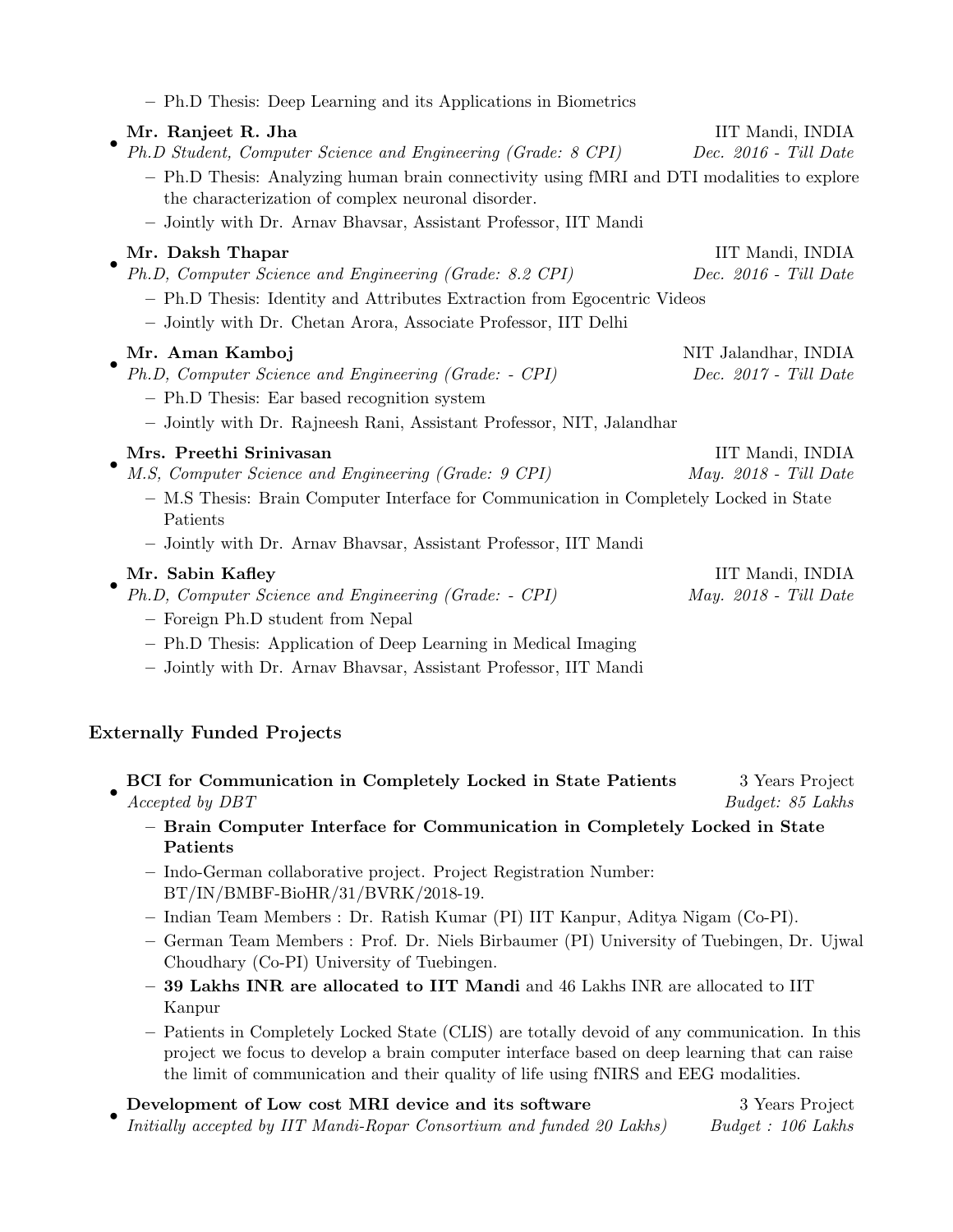- Team Members : Dr. Shubhajit Roy Chowdhury (PI), Dr. Arnav Bhavsar (Co-PI), Aditya Nigam (Co-PI), Dr. Anil K. Sao (Co-IP), Dr. Renu Rameshan (Co-PI) IIT Mandi, Dr. Deepti (Co-PI) IIT Ropar and Dr. Chirag Ahuja and Dr. Mahesh from PGI Chandigarh.
- Development of a portable low magnetic field  $( $0.2T$ ) MRI to monitor the brain, bones and$ tissues with optimization for magnetic field intensity and accuracy of monitoring. Improvement of the SNR level of the tissue images obtained via. proposed device. Developing disease specific CAD (computer aided diagnoses) system using above mentioned portable device. Validating the robustness of the proposed device using large number of samples.

### • Network Analytic and Anomaly Detection 3 Years Project

- Accepted under UAY Scheme Budget : 140 Lakhs
	- Design of Advanced Big-Data Analytic in the CygNet Network Management System for Large Telecom Networks
	- Team Members : Dr. Dileep A.D (PI), Prof. Timothy Gonzalez (Co-PI), Dr. Varun Dutta (Co-PI), Dr. Sriram Kailasam (Co-IP), Dr. Samar Agnihotri (Co-PI), Aditya Nigam (Co-PI) : IIT Mandi and Dr. S. Srikant (Co-PI) NMSWorks Pvt Limited, Chennai
- Application of High Definition Fiber Tracking (HDFT) 3 Years Project

• Accepted as SPARK Project Budget : Travel Funding

- Development and Neurosurgical Application of High Definition Fiber Tracking
- This project accepted under the SPARK scheme. One Ph.D student (Mr. Ranjeet R Jha) from IIT Mandi will be visiting the University of Pittsburgh for collaborative research along with one from IIT Kanpur
- Indian Team Members : Dr. Ratish Kumar (PI) IIT Kanpur, Dr. Aditya Nigam (CO-PI)
- US Team Members: Prof. Walter Schneider (PI) University of Pittsburgh, Dr. Sudhir Kumar Pathak (CO-PI) University of Pittsburgh
- Automatically segmenting the human brain tractography based neuronal fiber data into meaningful tracts. Actively working to segment such data automatically into eight tracts having similar fibers which are anatomically meaningful viz. Arcute, Cingulum, Corticospinal, Forceps Major, Fornix, Inferior Occipitofrontal Fasciculus, Superior Longitudinal Fasciculus, Uncinate.
- Estimating fiber density and connectivity of different brain regions useful to profile Alzheimer and Parkinson diseases.

### Interests

Academics: Image processing, Computer vision and Machine learning applications.

Sports: Cricket, Table Tennis, Lawn Tennis and Chess.

Computers: Working on Image processing related applications, software and libraries

Musical: Playing guitar, piano and mouthorgan, Listening to old hindi music.

Other: Reading hindi and urdu poetry.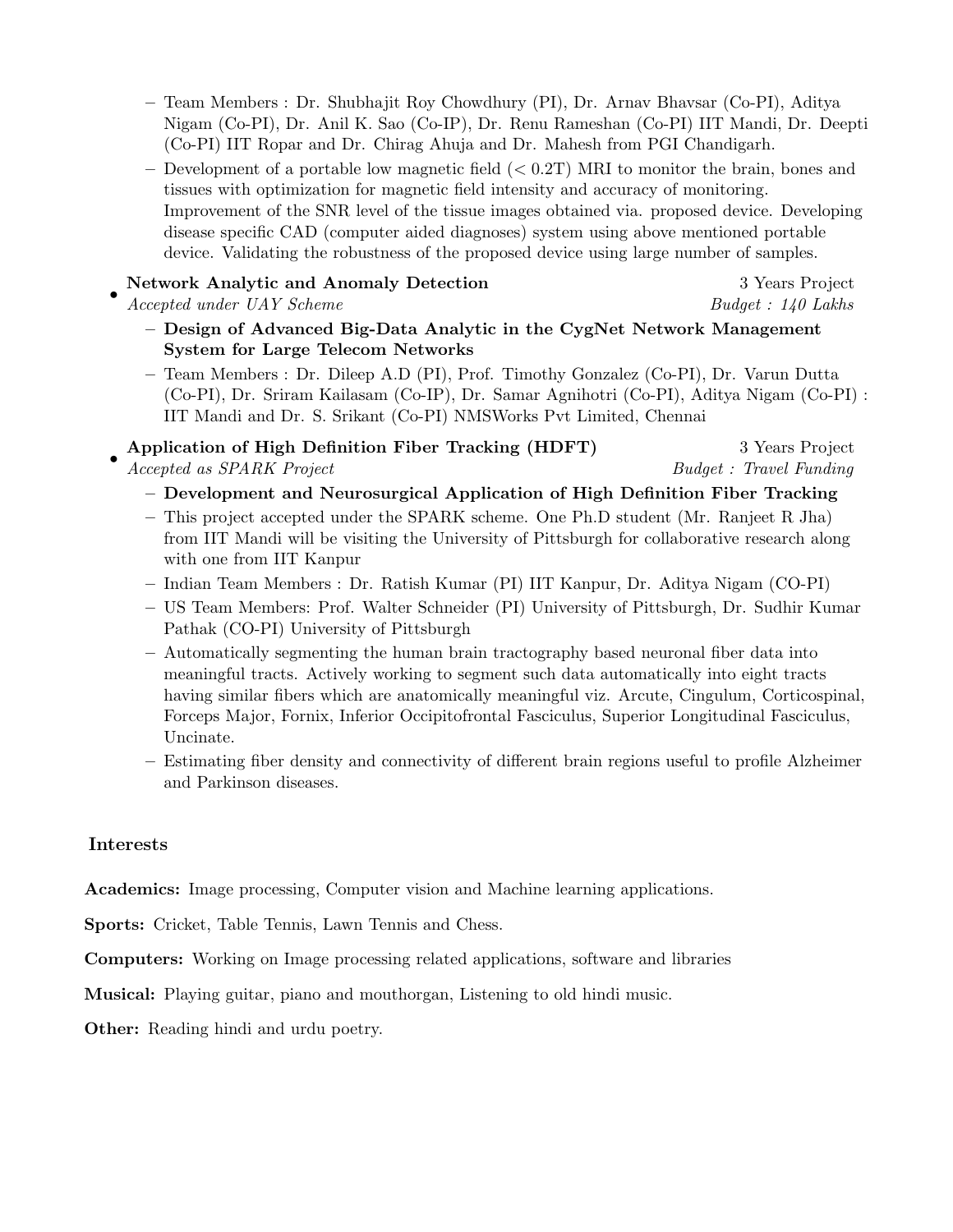### Journal Publications

- 7. Daksh Thapar, Gaurav Jaswal, Aditya Nigam and Chetan Arora, "Gait metric learning" Siamese network exploiting dual of spatio-temporal 3D-CNN intra and LSTM based inter gait-cycle-segment features" in Journal of Pattern Recognition Letters, Elsevier (Impact Factor: 2.8)
- 6. Avantika Singh and Aditya Nigam, "Effect of identity mapping, transfer learning and domain knowledge on the robustness and generalization ability of a network: A biometric based case study" in Journal of ambient intelligence and humanized computing, Springer (Impact Factor: 1.4)
- 5. Gaurav Jaswal, Aditya Nigam, Ravinder Nath, Amit Kaul and Amit Kumar Singh "Bring your own hand: how a single sensor is bringing multiple biometrics together" in Journal of Soft Computing, Springer (Impact Factor: 2.4)
- 4. Shruti Bhilare, Gaurav Jaswal, Vivek Kanhangad and Aditya Nigam, "Single-sensor hand-vein multimodal biometric recognition using multiscale deep pyramidal approach" in Journal of Machine Vision and Applications (MVA), Springer (Impact Factor: 1.306)
- 3. Gaurav Jaswal, Aditya Nigam and Ravinder Nath, "DeepKnuckle : Revealing the human identity" in The Journal of Multi-media Tools and Applications (MTAS-2016), Springer (Impact Factor: 1.403)
- 2. Aditya Nigam, Kamlesh Tiwari and Phalguni Gupta, "Multiple Texture Information Fusion" for Finger-Knuckle-Print Authentication System" in Journal of Neurocomputing  $(2016)$ , Elsevier (Impact Factor: 3.31)
- 1. Aditya Nigam and Phalguni Gupta, "Designing An Accurate Hand Biometric Based Authentication System Fusing Finger Knuckleprint with Palmprint" in Journal of Neurocomputing (2015), Elsevier (Impact Factor: 3.31)

### Selected Conference Publications

- 46. Suraj Kumar,Aayush Mishra, Saiful Islam and Aditya Nigam, "VStegNET: Video Steganography Network using Spatio-Temporal features and Micro-Bottleneck" in  $30^{th}$ British Machine Vision Conference (BMVC-2019), 9-12 September 2019, Cardiff, UK
- 45. Seema Kumari, Ranjeet R. Jha, Arnav Bhavsar and Aditya Nigam, "Autodepth: Single Image Depth Map Estimation via. Residual CNN Encoder-Decoder and Stacked Hourglass" in International Conference on Image Processing (ICIP-2019), 22-25 September 2019, Taipei, Taiwan
- 44. Ranjeet R Jha, Shreyas Patil, Arnav Bhavsar and Aditya Nigam, "FS2Net: Fiber Structural Similarity Network (FS2Net) for Rotation Invariant Brain Tractography Segmentation using Stacked LSTM based Siamese Network" in  $18^{th}$  International Conference on Computer Analysis of Images and Patterns (CAIP-2019), 3-5 September 2019, Salerno, Italy
- 43. Daksh Thapar, Gaurav Jaswal, and Aditya Nigam, "FKIMNet: A Finger Dorsal Image Matching Network Comparing Component (Major, Minor and Nail) Matching with **Holistic (Finger Dorsal) Matching"** in International Joint Conference on Neural Networks (IJCNN-2019), 14-19 July 2019, Budapest, Hungary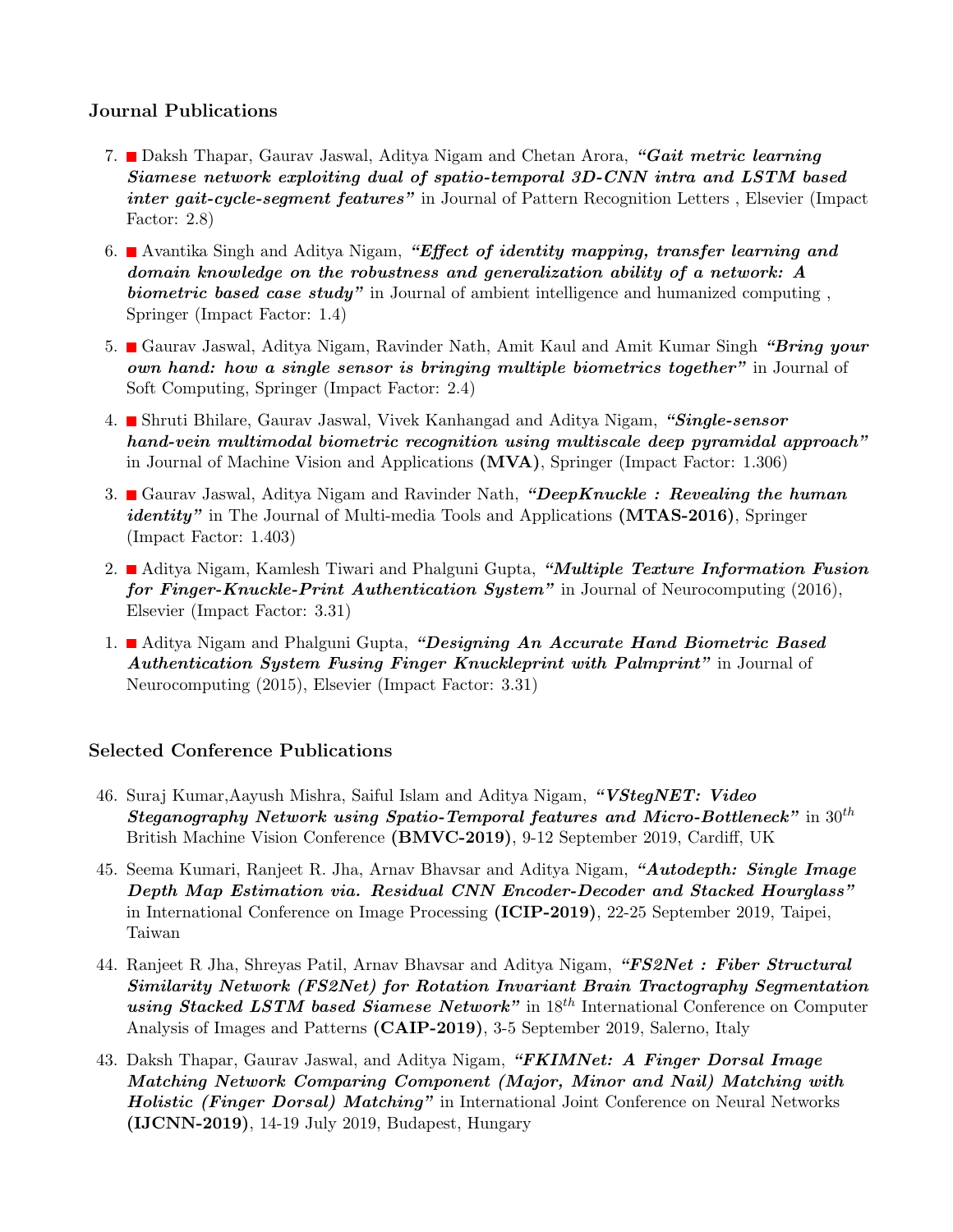- 42. Chandrakant Sonawane, Dipendra Pratap Singh, Raghav Sharma, Aditya Nigam and Arnav Bhavsar, "Fabric Classification and Matching using CNN and Siamese Network for **E-commerce**" in  $18^{th}$  International Conference on Computer Analysis of Images and Patterns (CAIP-2019), 3-5 September 2019, Salerno, Italy
- 41. Gaurav Jaswal, and Aditya Nigam, "HFDSegNet: Holistic and Generalized Finger Dorsal **ROI Segmentation Network** " in  $8^{th}$  International Conference on Pattern Recognition Applications and Methods (ICPRAM), Prague, Czech Republic, Feb 19-21, 2019
- 40. Real Time Object Detection On Aerial Imagery, "Raghav Sharma, Rohit Pandey and Aditya **Nigam**" in  $18^{th}$  International Conference on Computer Analysis of Images and Patterns (CAIP-2019), 3-5 September 2019, Salerno, Italy
- 39. Daksh Thapar, Gaurav Jaswal, and Aditya Nigam, "Learning Domain Specic Features using Convolutional Autoencoder : A Vein Authentication Case Study using Siamese Triplet **Loss Network**" in  $8^{th}$  International Conference on Pattern Recognition Applications and Methods (ICPRAM), Prague, Czech Republic, Feb 19-21, 2019
- 38. Daksh Thapar, Gaurav Jaswal, and Aditya Nigam, "PVSNet: Palm Vein Authentication Siamese Network Trained using Triplet Loss and Adaptive Hard Mining by Learning **Enforced Domain Specific Features"** in IEEE International Conference on Identity, Security and Behavior Analysis (ISBA), 22-24 Jan 2019, IDRBT, Hyderabad, India
- 37. Avantika Singh, Shreya Hasmukh Patel, Gaurav Jaswal, and Aditya Nigam, "**FDFNet** :  $\boldsymbol{A}$ Secure Cancelable Deep Finger Dorsal Template Generation Network Secured via. **Bio-Hashing"** in IEEE International Conference on Identity, Security and Behavior Analysis (ISBA), 22-24 Jan 2019, IDRBT, Hyderabad, India
- 36. Avantika Singh, Gaurav Jaswal, and Aditya Nigam, "FDSNet: Finger dorsal image spoof detection network using light field camera" in IEEE International Conference on Identity, Security and Behavior Analysis (ISBA), 22-24 Jan 2019, IDRBT, Hyderabad, India
- 35. Prabhjot Kaur, Aditya Sharma, Aditya Nigam and Arnav Bhavsar, "MR-Srnet: Transformation of Low Field MR Images to High Field MR Images" in IEEE International Conference on Image Processing (ICIP), 7-10 Oct 2018, Athens, Greece
- 34. Avantika Singh, Shreya Patel and Aditya Nigam, "Cancelable Knuckle Template Generation **Based on LBP-CNN**" in European Conference on Computer Vision Workshops, (ECCV-Workshop), 8-14 September 2018, Munich, Germany
- 33. Arjun Pankajakshan, Anshul Thakur, Daksh Thapar, Padmanabhan Rajan and Aditya Nigam, "All-Conv Net for Bird Activity Detection-Significance of Learned Pooling" in Interspeech (INTERSPEECH-2018), 02-06 Sep 2018, Hyderabad, India
- 32. Avantika Singh, and Aditya Nigam, "Encapsulating the Impact of Transfer Learning, Domain Knowledge and Training Strategies in Deep-Learning Based Architecture: A **Biometric Based Case Study"** in IEEE Conference on Computer Vision and Pattern Recognition Workshops, pp. 1866-1868 (CVPR-Workshop), 18-22 June 2018, Salt Lake City, USA
- 31. Aditya Sharma, Prabhjot Kaur, Aditya Nigam and Arnav Bhavsar, "Learning to Decode **7T-like MR Image Reconstruction from 3T MR Images**" in  $21^{st}$  International Conference on Medical Image Computing and Computer Assisted Intervention (DLMIA@MICCIA), 16-20 Sep 2018, Grenada, Spain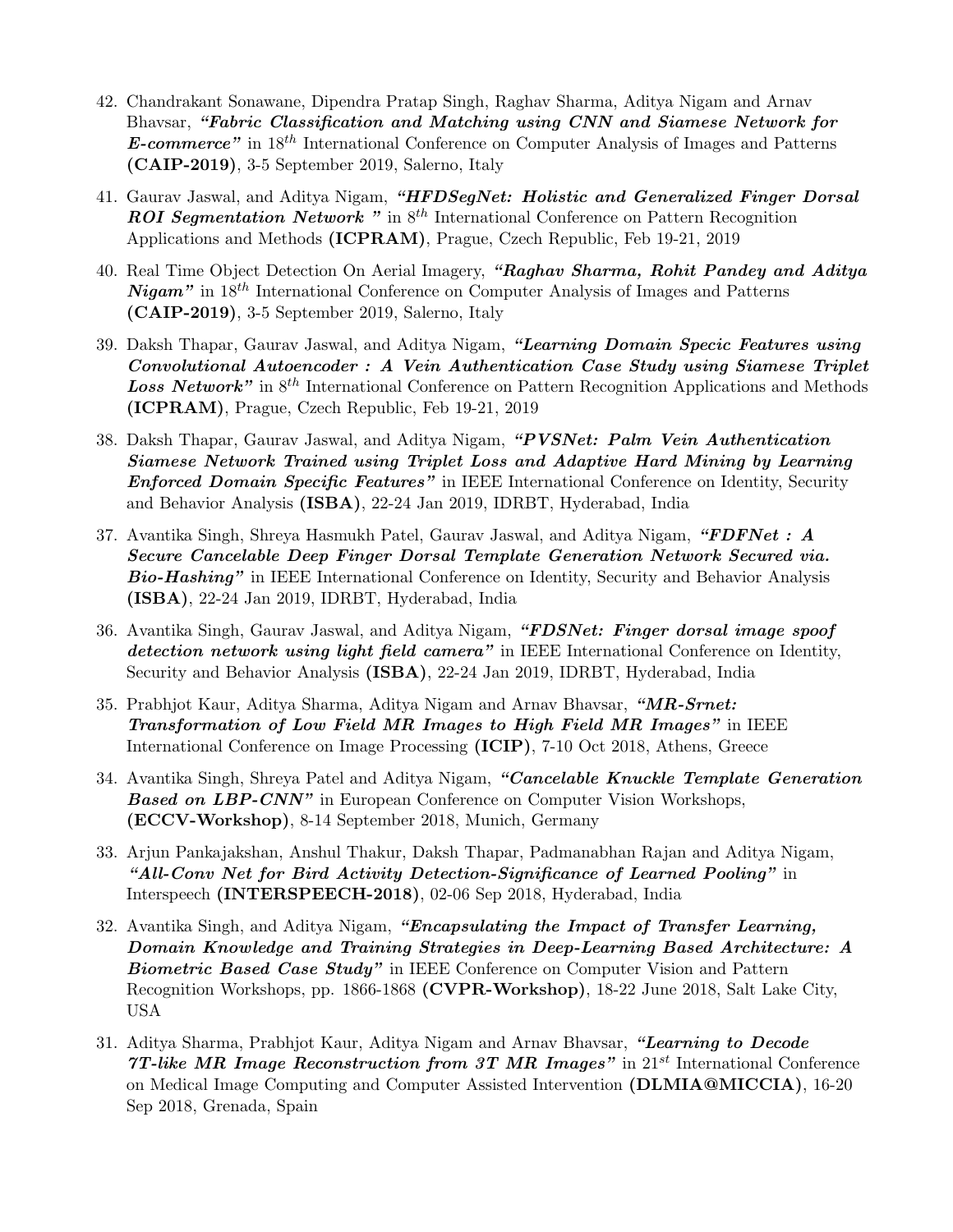- 30. Siddhant, Neha, Shaifu, Dileep A.D, and Aditya Nigam, "Association Learning based Long Short Term Memory Model for Cloud Workload Prediction" in International Joint Conference on Neural Networks (IJCNN-2018) [ORAL], 08-13 July 2018, Rio, Brazil
- 29. Daksh Thapar, Divyansh Aggarwal, Punjal Agarwal and Aditya Nigam, "VGR-Net: A View Invariant Gait Recognition Network" in IEEE International Conference on Identity, Security and Behavior Analysis (ISBA), 10-12 Jan 2018, Singapore
- 28. Avantika Singh, Vishesh Mistry, Dhananjay Yadav and Aditya Nigam, "GHCLNet: A Generalized Hierarchically tuned Contact Lens detection Network " in IEEE International Conference on Identity, Security and Behavior Analysis (ISBA), 10-12 Jan 2018, Singapore
- 27. Ranjeet R. Jha, Shreyas M. Patil, Daksh Thapar, and Aditya Nigam, "UBSegNet: Unified **Biometric ROI Segmentation Network**" in at  $28^{th}$  Asian Conference on Pattern Recognition (ACPR), Nanjing, China, Nov 26-29, 2017
- 26. Gaurav Jaswal, Aditya Nigam and Ravinder Nath, "Deformable Multi-Scale Scheme for **Biometric Personal Identification**" in IEEE International Conference on Image Processing (ICIP), 17-20 Sep 2017, Beijing, China
- 25. Tushar Jain, Shreyas M. Patil, Daksh Thapar, Mukkaram Tailor and Aditya Nigam, "BrainSegNet: A Segmentation Network for Human Brain Fiber Tractography Data into Anatomically Meaningful Clusters" in DLID at  $28^{th}$  British Machine Vision Conference (BMVC), Imperial Collage London, Sep 4-7, 2017
- 24. Samriddhi Jain, Renu M. Rameshan and Aditya Nigam, "Object triggered egocentric video summarization" in  $16^{th}$  International Conference on Computer Analysis of Images and Patterns (CAIP), Ystad, Sweden, Aug 22-24, 2017
- 23. Gaurav Jaswal, Aditya Nigam and Ravinder Nath, "Finger Knuckle Image based personal authentication using DeepMatching" in IEEE International Conference on Identity, Security and Behavior Analysis (ISBA), 22-24 Feb 2017, IIIT Delhi
- 22. Vedang Patel, Aditya Nigam and Arnav Bhavsar, "Automated brain tractography segmentation using curvature points", in  $10^{th}$  Indian Conference on Computer Vision, Graphics and Image Processing (ICVGIP), 18-22 Dec 2016, IIT Guwahati
- 21. Dhruv, Tuhin, Aditya Nigam and Arnav Bhavsar, "Unsupervised Fully Automated Cartilage **Segmentation from Knee MRI**", in Workshop at International Conference on Pattern Recognition (ICPR), 04-08 Dec 2016, Mexico
- 20. Aditya Nigam, Balender and Phalguni Gupta, "Automated Soft Contact Lens Detection Using Gradient based Information" in  $11^{th}$  International Conference on Computer Vision Theory and Applications (VISAPP), Rome, Italy, Feb 27-29, 2016
- 19. Balender, Aditya Nigam and Phalguni Gupta, "Fully Automated Soft Contact Lens Detection from NIR Iris Images" in  $5<sup>th</sup>$  International Conference on Pattern Recognition Applications and Methods (ICPRAM), Rome, Italy, Feb 24-26, 2016
- 18. Aditya Nigam and Phalguni Gupta, "Finger-Knuckle-Print ROI Extraction Using Curvature Gabor Filter for Human Authentication" in  $11^{th}$  International Conference on Computer Vision Theory and Applications (VISAPP), Rome, Italy, Feb 27-29, 2016
- 17. Aditya Nigam and Phalguni Gupta, "Tri-Modal Biometric Fusion for Human Authentication by Tracking Differential Code Pattern" in  $5^{th}$  National Conference on Computer Vision, Pattern Recognition, Image Processing and Graphics (NCVPRIPG), at IIT Patna, India, Dec 16-19, 2015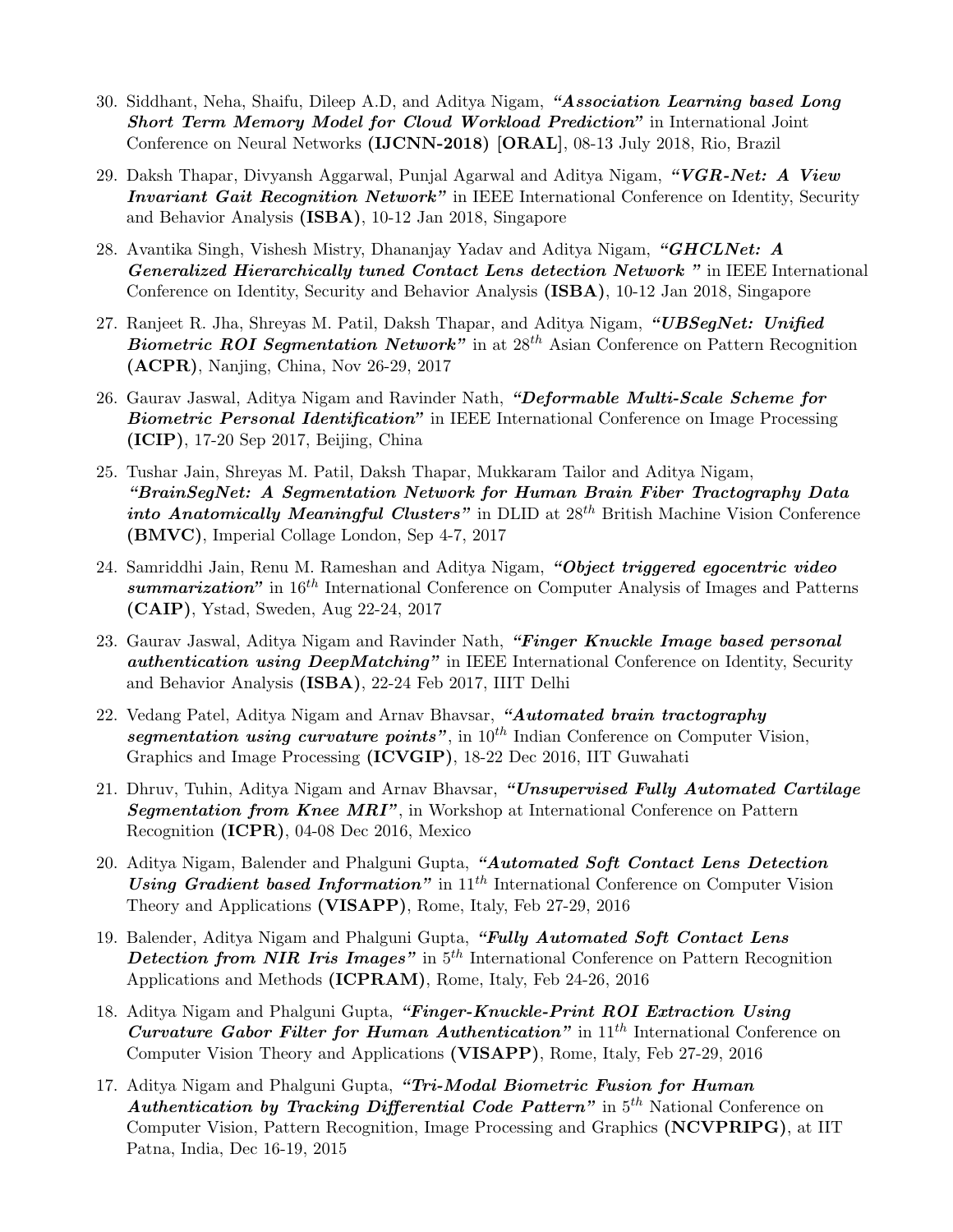- 16. Gitesh, Aditya Nigam and Phalguni Gupta, "Pose Invariant Face Recognition using **Binocular Stereo 3D Reconstruction**" in  $5<sup>th</sup>$  National Conference on Computer Vision, Pattern Recognition, Image Processing and Graphics (NCVPRIPG), at IIT Patna, India, Dec 16-19, 2015
- 15. Aditya Nigam, Balender Kumar, Jyoti Triyar and Phalguni Gupta, "Iris Recognition Using Discrete Cosine Transform and Relational Measures" in  $16^{th}$  International Conference on Computer Analysis of Images and Patterns (CAIP), Valetta, Malta, Sep 2-4, 2015
- 14. Lovish, Aditya Nigam, Balender Kumar and Phalguni Gupta, "Robust Contact Lens Detection using Local Phase Quantization and Binary Gabor Pattern" in  $16^{th}$  International Conference on Computer Analysis of Images and Patterns (CAIP), Valetta, Malta, Sep 2-4, 2015
- 13. Rahul Ajmera, Aditya Nigam and Phalguni Gupta, "3D Face Recognition using Kinect" in International Conference on Vision, Graphics and Image Processing (ICVGIP), IISC Bangalore, INDIA, Dec 14 - 17, 2014
- 12. Aditya Nigam and Phalguni Gupta, "Personal Authentication System using Ear" in HIS at  $12^{th}$  Asian Conference on Computer Vision (ACCV), Singapore, November 1 - 5, 2014
- 11. Aditya Nigam, Vamshi Krishna, Amit Bendale and Phalguni Gupta, "Iris Recognition Using **Block Local Binary Patterns and Relational Measures"** in International Joint Conference on Biometrics (IJCB), Clearwater, Florida, USA, 29 Sep - 2 Oct, 2014
- 10. Aditya Nigam, Lovish, Amit Bendale and Phalguni Gupta, "Efficient Iris recognition using Relational Measures" in IWCF at International Conference on Pattern Recognition (ICPR), Stockholm, Sweden, August 24-28, 2014
- 9. Aditya Nigam and Phalguni Gupta, "Quality Assessment of Knuckleprint Biometric **Images**" in IEEE  $20^{th}$  International Conference on Image Processing (ICIP 2013), Melbourne, Australia, September 15-18, 2013
- 8. Aditya Nigam and Phalguni Gupta, "Multimodal Personal Authentication System Fusing **Palmprint**" in 9<sup>th</sup> International Conference on Intelligent Computing (ICIC 2013), Nanning, China, July 28-31, 2013
- 7. Aditya Nigam, Anvesh T. and Phalguni Gupta, "Iris Classification Based on its Quality" in  $9<sup>th</sup>$  International Conference on Intelligent Computing (ICIC 2013), Nanning, China, July 28-31, 2013
- 6. Aditya Nigam and Phalguni Gupta, "Iris Recognition using Consistent Corner Optical **Flow**" in  $11^{th}$  Asian Conference on Computer Vision (ACCV 2012), Daejeon, Korea, November 5-9, 2012.
- 5. Nishant Singh, Aditya Nigam, Puneet Gupta and Phalguni Gupta, "Four Slap Fingerprint" **Segmentation**" in  $8^{th}$  International conference on Intelligent Computing (ICIC 2012), Huangshan, China, July 25-29, 2012.
- 4. Amit Bendale, Aditya Nigam, Surya Prakash and Phalguni Gupta, "Iris Segmentation using an Improved Hough Transform" in  $8^{th}$  International conference on Intelligent Computing (ICIC 2012), Huangshan, China, July 25-29, 2012.
- 3. Aditya Nigam and Phalguni Gupta "Knuckleprint Recognition using Feature Tracking" in  $6<sup>th</sup>$  Chinese Conference on Biometric Recognition (CCBR 2011), Beijing, China, December 3-4, 2011.